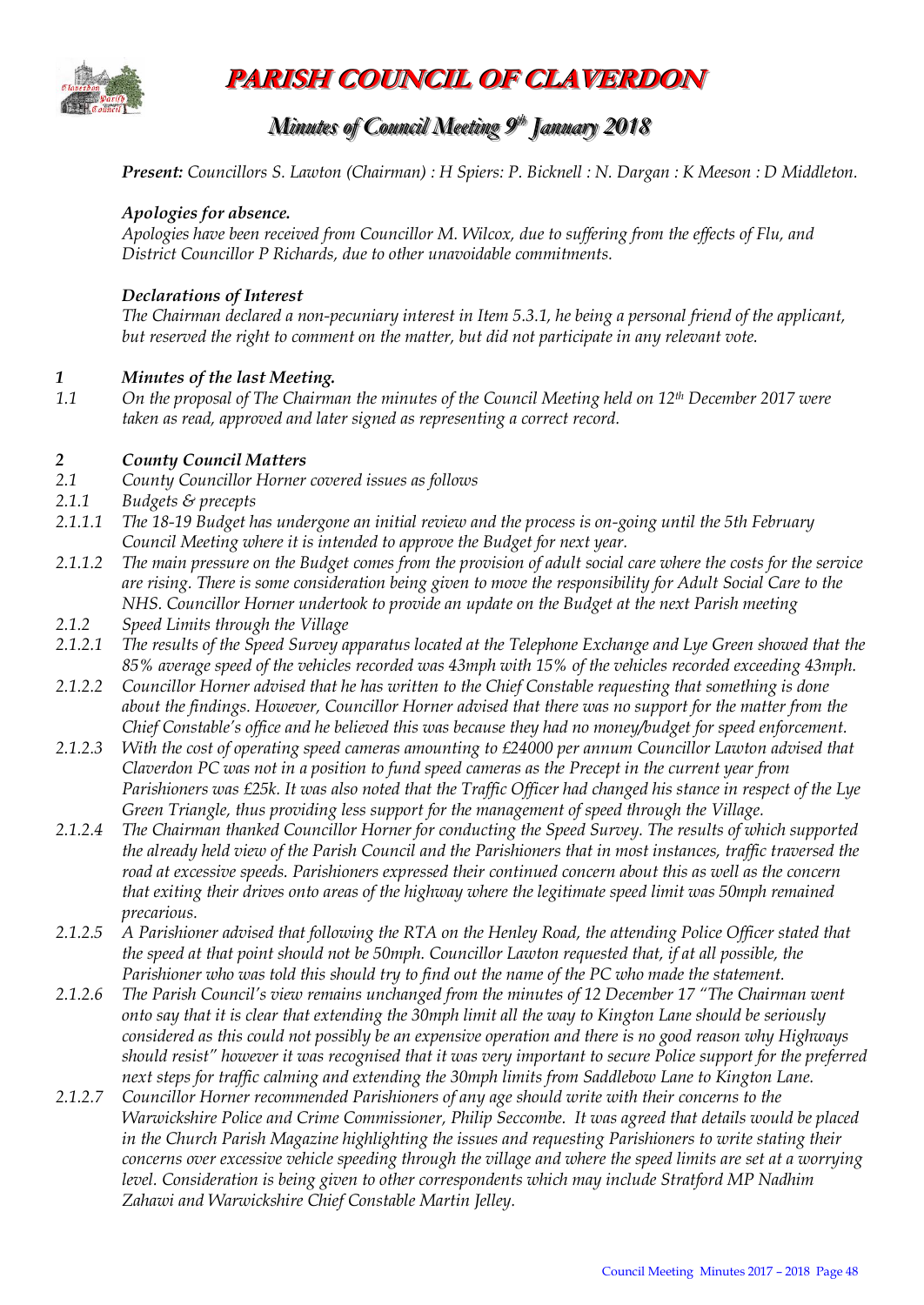*2.1.3 Councillor Horner advised that he did not have the £8,000 in his WCC budget, that would be required to commence consultation on the traffic calming measures proposed. Councillor Lawton explained his experience at Wootton Wawen where there is a 30mph limit in force and that it had not been tortuous to secure. Councillor Lawton requested that for the next meeting why the costs amount to £8000 and what these costs are for.*

# *3 District Council Matters*

- *3.1 Councillor Richards written report was included in the pack of agenda papers, the main gist of which can be summarised as –*
- *3.1.1 Community Infrastructure Levy*
- *3.1.1.1 At full Council on 11th December the District Council's Community Infrastructure Levy Policy was presented for approval and received unanimous support. This policy will now come into force from 1st of February and all development new housing will be subject to CIL charging at verying rates, dependent on the scale of the development.*
- *3.1.2 Transport Strategy*
- *3.1.2.1 On 15th December, following an extensive consultation process and a full review of all comments made during that process, the second Draft Transport Strategy was published and this will now be subject to approval from the Cabinet and then the full Council, before becoming enshrined in policy.*
- *3.1.2.2 The main themes of the Strategy remain largely unchanged with some further explanation on key aspects such as relief roads and congestion, alternative transport and park and rides.*
- *3.1.2.3 The full details are available on the SDC Website [https://askwarks.wordpress.com/2017/02/10/stratford](https://askwarks.wordpress.com/2017/02/10/stratford-upon-avon-area-transport-strategyconsultation/)[upon-avon-area-transport-strategyconsultation/](https://askwarks.wordpress.com/2017/02/10/stratford-upon-avon-area-transport-strategyconsultation/)*
- *3.1.3 The Budget*
- *3.1.3.1 Stratford DC are now entering their budget setting phase and a great deal of work has gone into reviewing our finances for the year to come.*
- *3.1.3.2 This year Central Government have recommended an increase of 2% to your Council Tax. However, Stratford DC will be recommending an increase of just 1%, half the recommended amount and half the rate of inflation. That equates to an increase of £1.36 on a Band D property (less than 3p per week).*
- *3.1.3.3 SDC have been able to maintain a relatively low level of Council Tax as a result of years of prudent financial management, which has built up a large proportion of reserves, which are being put to good use in 2018 to maintain that low level of tax.*

## *4 Public Input*

*4.1 There was one question raised at the meeting which being related to an existing item on the agenda, is covered at Item 5.3.2.* 

## *5 Planning.*

- *5.1 Decisions confirmed and update on previously considered applications.*
- *5.1.1 Fieldway, 17/03340/FUL - Extensions and alterations to remodel existing bungalow including raising part of the roof.*
- *5.1.2 CPC response was one of 'No Representation' and the application was subsequently approved on 20th December 2017.*
- *5.1.3 Barn Cottage, Kington Lane, 17/03358/LDP – Conversion of existing double garage to ancillary accommodation.*
- *5.1.3.1 Certificate of Lawful Proposed Use or Development has been issued directly, there being no requirement in this case for prior consultation.*
- *5.1.4 Cloverdown 17/03476/TREE – T1 Field maple remove: H1 privet hedge: Works exempt.*
- *5.1.4.1 CPC response was one of 'No objection' and consent was granted 19th December 2017.*
- *5.1.5 The Old Vicarage 17/03774/DDT – T1 Cypress: Remove snow-snapped Tree.*
- 5.1.5.1 *Notification received this work has been confirmed as necessary and there is no requirement to go through the Conservation Notification for Tree Works Process.*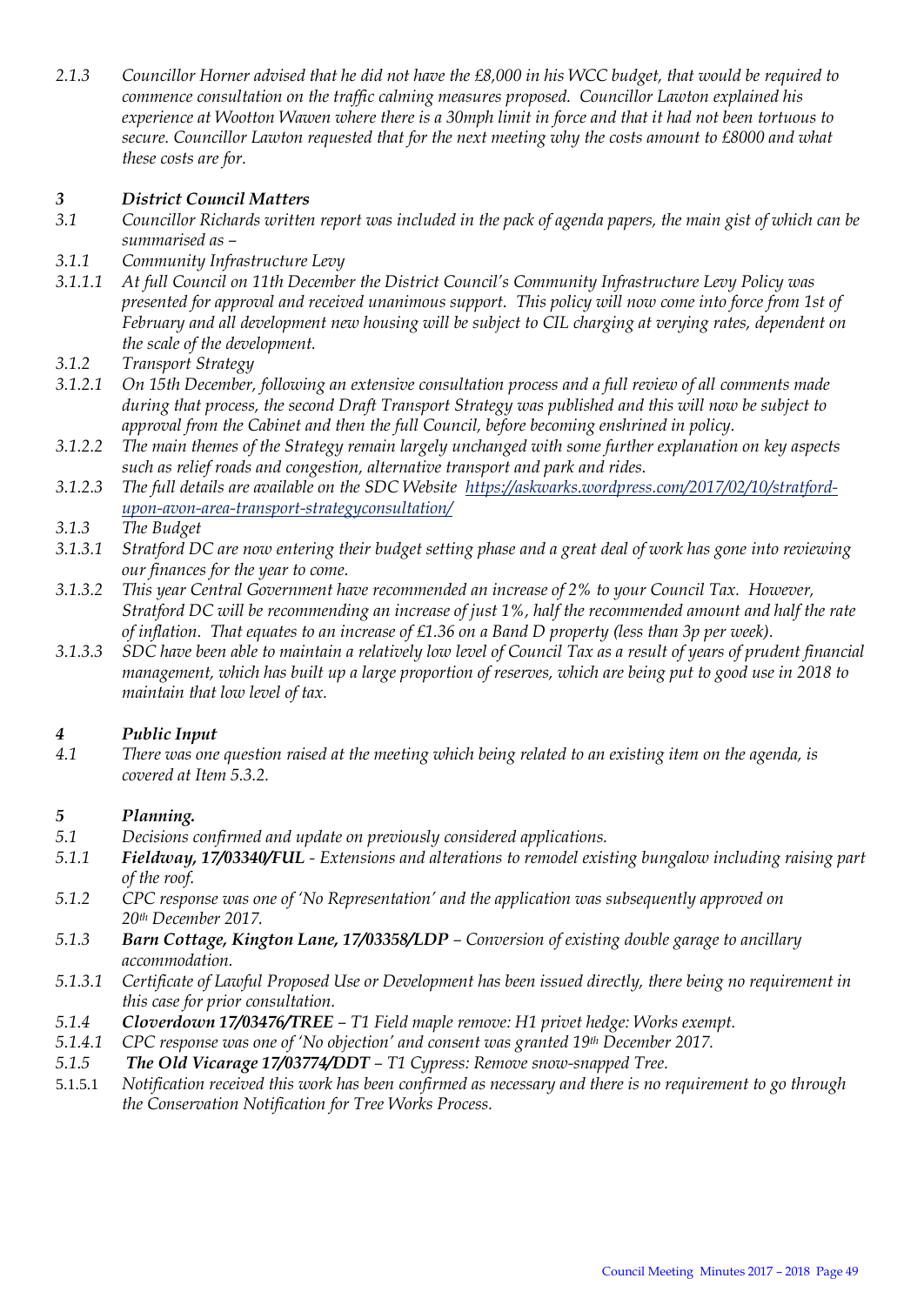- *5.2 Applications for Discussion at this meeting.*
- *5.2.1 Tallyho and Beam End Cottage 17/03536/FUL and 17/0337/LBC - Demolition of rear brick and tile leanto extension; construction of glazed and flat roof single storey rear extension; replacement door and window joinery to front elevation; addition of conservation roof windows to rear elevation; minor internal alterations and refurbishment; alterations to car parking area, garden landscaping and paving. Details of these applications may be seen on line using the links*
- *5.2.1.1 Following some discussion, when it was noted that the main thrust of the developments proposed is to the rear of the house and would have little effect on what is generally observed, it was agreed that the final decision as to its suitability should be left to the charge of the Planning Officer. A 'No Representation' response was therefore submitted from the Parish Council.*
- *5.2.2 Highfield House 17/03742/TREE - T1 - Norway Spruce - Crown lift to approx. 4m and reduce height by 3 to 4m.*
- *5.2.2.1 Following discussion, it was agreed that there is No Objection to the proposal.*
- *5.2.3 Land Adjacent to Lakeside, 17/03791/FUL - Erection of a detached single-storey dwelling and associated works including the installation of an air source heat pump and solar thermal panels*
- *5.2.3.1 Following discussion, it was agreed that an objection to this application should be submitted, on the grounds that the design of the new building is unacceptably intrusive in the Green Belt, at odds with the aim to preserve Open Spaces as called for in the emerging Neighbourhood Plan and having a flat roof line is contrary to The Village Design Statement.*
- *5.3 Other Planning Issues*
- *5.3.1 Land Adjacent to entrance to Claverdon Sewage Works, Saddlebow Lane – Appeal against Enforcement in respect of Breach of Planning Control that 'Without Planning Permission, the use of the land for the importation and storage of waste consisting primarily of construction and demolition waste, the storage of skips and the construction of hard standing.'*
- *5.3.1.1 Mr. Andrew Moss, a Neighbour to the Land in question, expressed his concerns, in writing, to The Council in advance of the meeting. He attended the meeting and, invited by The Chairman to comment on the matter noted -*
- *5.3.1.1.1 District Councillor P Richards, as Ward Councillor, has submitted a representation to The Planning Inspectorate favouring upholding the Enforcement.*
- *5.3.1.1.2 The claim by the appellant that the land has been used, as currently, for a period in excess of 10 years is incorrect.*
- *5.3.1.1.3 There was nothing in the way of business activity on the land until temporary use by Severn Trent during works in 2015, whilst expansion of the adjacent Sewage Works was being undertaken.*
- *5.3.1.1.4 The land is subject to flooding and hard standing can only worsen the effects of this.*
- *5.3.1.1.5 The increase in traffic along the lane (HGVs) is unacceptable.*
- *5.3.1.2 Following discussion and an exchange between Council Members and Mr. Moss, it was agreed that The Council should submit representation to The Planning Inspectorate favouring upholding the enforcement order on the grounds that*
- *5.3.1.2.1 The works have not been implemented for a period in excess of 10 years, and therefore does not qualify for automatic approval,*
- *5.3.1.2.2 The current usage is not appropriate in Green Belt and it is contrary to the intentions expressed in the emerging Neighbourhood Plan, this being at the edge of on of the areas nominated as Valued Landscape.*
- *5.3.1.2.3 The access from the relatively narrow road is wholly inadequate for the HGVs used for transporting the materials.*
- *5.3.1.2.4 There are serious concerns regarding the fact that its continued use in this way will worsen likelihood of flooding.*
- *5.3.2 Yarningale Farm 17/02826FUL and 02827/LBC – Repairs, Alterations and Extension.*
- *5.3.2.1 These applications have been considered by The Council, and a response submitted objecting to the proposals on grounds of inappropriate development in the Green Belt and the extension not being in keeping with the original building. A number of amendments have been proposed and Mr. D. Jackson, accompanied by his Architectural Advisor, requested to attend the meeting to explain these changes.*
- *5.3.2.1.1 The points made were :-*
- *5.3.2.1.1.1 The condition of the house is very poor and must have the restoration work carried out.*
- *5.3.2.1.1.2 The proposed development is considered the best way of obtaining much needed extra space and retaining the character of the original building.*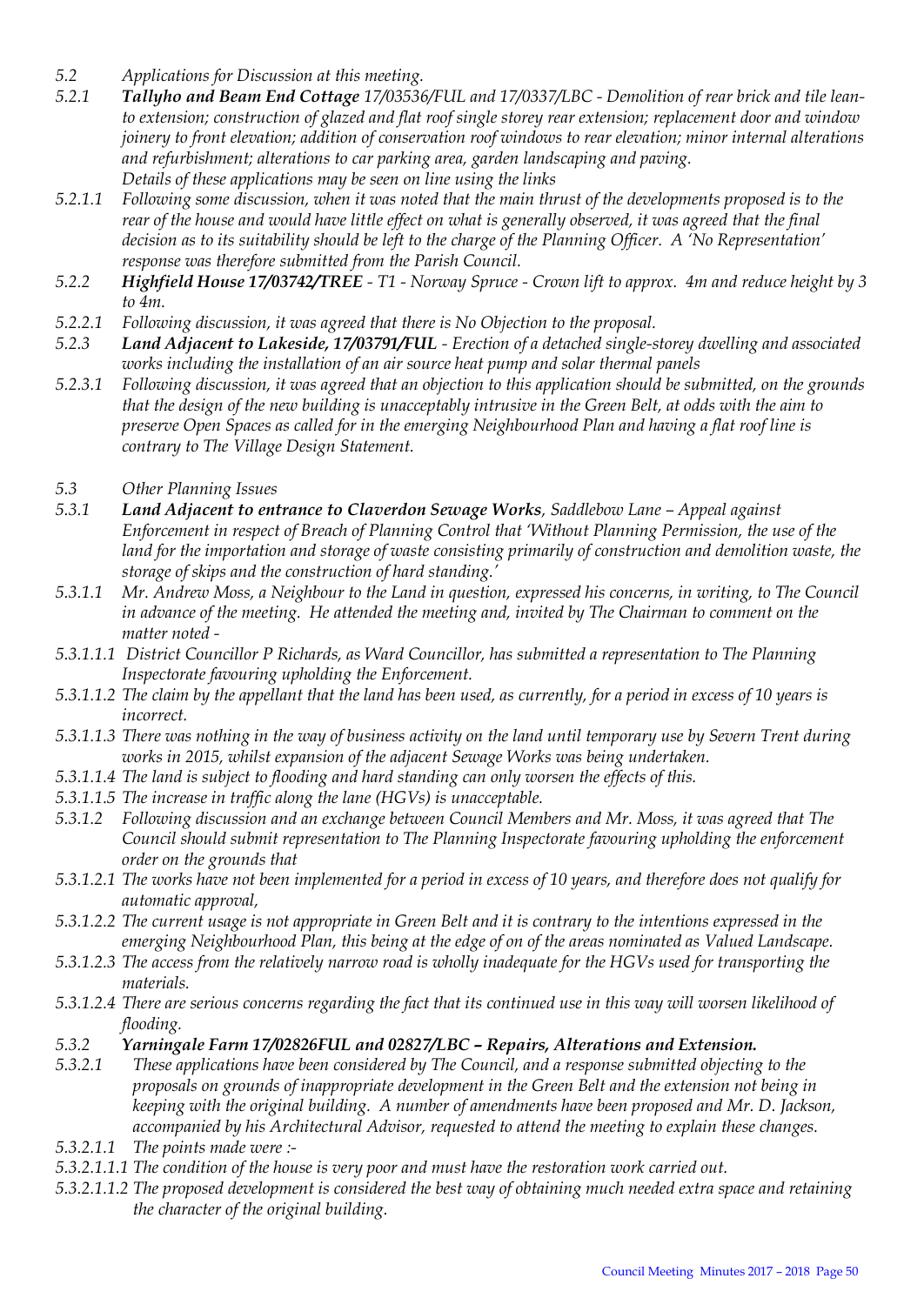- *5.3.2.1.1.3 The Parish Councils objection has been considered and the amendment submitted ha reduced the height of the extension and it has been partially sunk in to the ground, thus making it less obtrusive.*
- *5.3.2.1.1.4 The only modification to the original building is to make a window in to a door to make a link between it and the new extension.*
- *5.3.2.1.1.5 It is designed to fit in with the agricultural surrounding.*
- *5.3.2.1.1.6 A good, positive meeting has been held with The Planning Officers, their having seen the amendments.*
- *5.3.2.1.2 The Chairman commented that he has spoken to the Planning Officer, who was non-committal on the matter, but he had not been able to contact the Heritage Officer.*
- *5.3.2.1.3 Noting that given the comments heard this evening from The Applicant, The Chairman said that The Council could change the view, and asked for comment from Councillors.*
- *5.3.2.1.3.1 Councillor Bicknell said that he had no real issues with the proposal and confirmed, in answer to a question, that the building is fairly well concealed.*
- *5.3.2.1.3.2 Councillors H. Spiers and D. Middleton both confirmed their agreement with Councillor Bicknell.*
- *5.3.2.1.3.3 The Chairman said that given what had been said at this meeting, he would be prepared to speak on behalf of The Council at the Planning Committee Meeting and proposed that the objection should be withdrawn and The Planning Officer informed that Council is prepared to support the application.*
- *5.3.2.1.3.4 This was seconded by Councillor Middleton and agreed, with all in favour.*

## *6 Neighbourhood Plan*

*6.1 The Chairman current situation.*

# *7 CLASP*

*Nothing new to report this month*

## *8 Recreation Field*

*The Chairman reported –*

- *8.1 The planning application for the extension to the pavilion is still pending a decision.*
- *8.2 The Clubs will be looking to obtain grants and other funding for the alterations, but this cannot realistically commence until firm costings are obtained.*

# *9 Footpaths /Bridlepaths*

- *9.1 Footpath from Valley Farm towards Lye Green and Holy Well*
- *9.1.1 Councillor Bicknell reported that at Off Road 'Bikes are continuing to cut up the surface badly, and he is putting in hard core to keep it in a walkable condition.*
- *9.1.2 There was some discussion regarding the status of this right of way, concerning which Councillor Bicknell said that it is designated as a footpath, and not a Green Lane. This being so it means that wheeled vehicles do not have the right to use it which leads to the suggestion that it could be fenced off and gated, thus keeping it useable.*
- *9.1.3 The Chairman commented that many of the gates and styles along the footpaths are in need of attention and it would be worth checking whether there is any assistance available through WCC Rights of Way (not forgetting the Land Owners) to renew them. Dealing with the path under consideration here, could be included in any plans.*

# *10 Yarningale Common*

*No new issues on The Common this month.*

## *11 General Other matters including any arising from Earlier Meetings and not already covered.*

- *11.1 Councillors Code of Conduct*
- *11.1.1 Stratford District Council has adopted a new Councillors Code of Conduct, which will become effective from 1st May and Parish Councils are encouraged to follow suit and adopt this also. The new code together with seven linked documents with related policy documents and forms, were circulated for consideration.*
- *11.1.2 The Chairman has adopted the new code, in his role as a District Councillor and said that he considers the new code perfectly acceptable, and that the Parish Council should also adopt it. Following answering Councillors questions on it, he proposed that Claverdon Council adopt the revised Councillor Code of Conduct as adopted by SDC on 16th October 2017, together with the linked documents 1-7 as circulated. This was agreed with all in favour.*
- *11.2 General Post Item 12.6*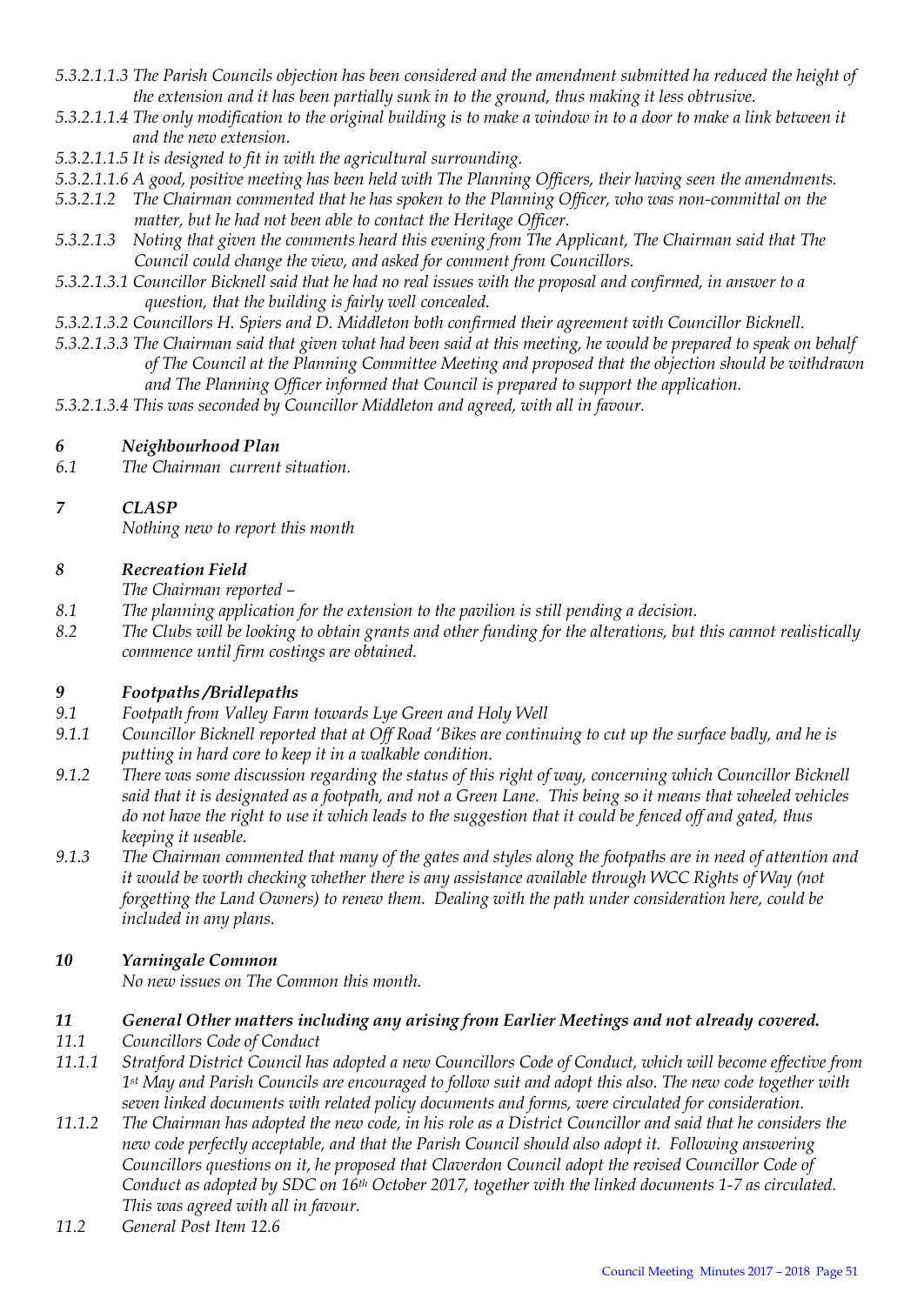*11.2.1 WALC has circulated an invitation for Councils to nominate members to be entered in a draw for a limited number of places to attend a Royal Garden Party, in recognition of their services to The Council and / or The Community. It was proposed that Councillor Spiers be entered, which she duly accepted with thanks.* 

# *12 Post Received*

*12.1 Alcester North SNT*

*Weekly update and prompt w/c 10th December 2017 - One Claverdon item noted in Langley Road - Male going door to door with Questionable ID, warned by Police and reminded about Laws regarding selling door to door.*

- *12.2 WCC Localities and Communities December edition of Food News. (Circulated by e-mail).*
- *12.3 WCC Highways*

*Notification of temporary closure of Kington Lane anticipated for two days duration from 16th to 18th January for the Facilitation of works to clear Duct Blockages. (Circulated by email and Posted on Noticeboards and on the website).* 

*12.4 Alcester North SNT*

*Weekly update and prompt w/c 17th December 2017 - One Claverdon item noted Vehicle Crime – Theft from. The Green, Claverdon. Window on BMW smashed and entry gained. Handbag stolen from inside, containing cash and cards. (Circulated by e-mail).*

*12.5 County Councillor J. Horner Copy of Vehicle Speed checks on A4189 8-15 March 2017. (Circulated by e-mail).* 

*12.6 WALC*

*Invitation to nominate a councillor (plus a companion) to be put in to the draw for places to attend Royal Garden Party, in recognition of Past services to The Council. Invitation letter circulated with the agenda Papers.*

*12.7 Alcester North SNT*

*Weekly update and prompt w/c 24th December 2017 - One Claverdon item noted Vehicle Crime – Vehicle Crime – Theft from. St Michaels Road, Claverdon. VW Works van broken into but nothing stolen. Between 17th & 18th December. 0252 18/12/2017. (Circulated by email).*

*12.8 Warwickshire Police and Crime Commissioner*

*December Update - includes note regarding proposals for Police funding of r 2018 - 2019 in the light of the Government Clarification on the amount of central funding that will be available. Public survey launched to influence where the resources should be concentrated. (Circulated by e-mail).* 

*12.9 Alcester North SNT Weekly update and prompt w/c 7th January 2018 - No Claverdon items noted.(Circulated by* 

*e-mail).*

- *12.10 Clerks and Councils Direct January Newsletter received in hard copy format. Available on request from The Clerk. (Circulated by e-mail).*
- *12.11 NALC*

*Winter edition of Local Councils Review received in Hard copy format. Available on request from The Clerk. (Circulated by e-mail).* 

# *13 Finance*

- *13.1 To consider proposal for a budget for the year 2018 – 2019, with projection forwards to 2019 – 2020 and 2020 – 2021, and to agree the Precept for 2018 – 2019.*
- 13.1.1 In the absence of the RFO, The Chairman explained the thinking behind the budget for the 2018 2019 year *with the projection for the next two years which was circulated with the other agenda papers and is reproduced at Annex 1 of these minutes. Following answering any questions he proposed that the precept*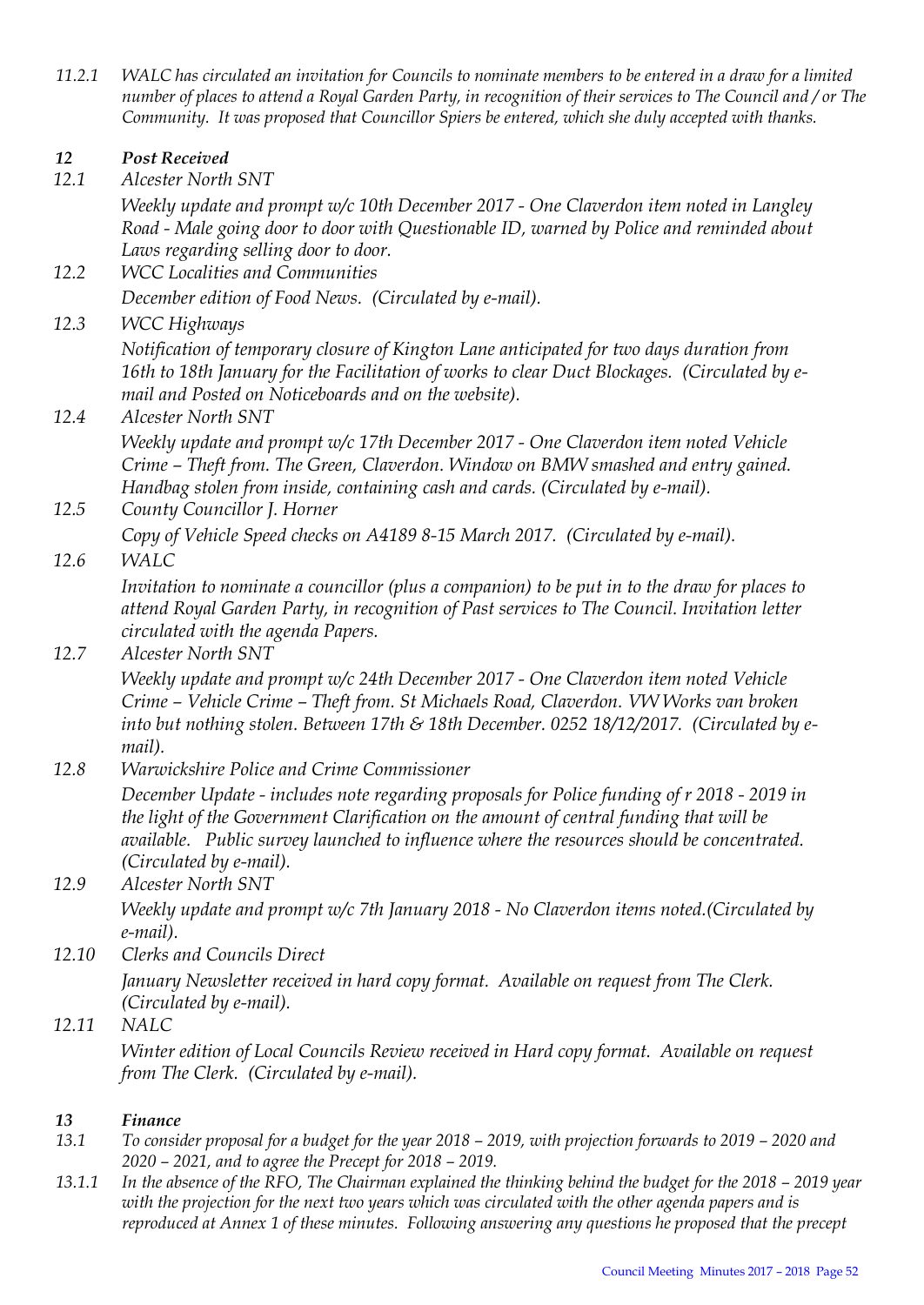*demand of £26,000 (less the council The Council Tax Reduction Grant) should be approved and submitted to SDC but the formal approval of the Budget be deferred to the next meeting when the RFO is present.* 

- *13.2 Accounts and Payments.*
- *13.2.1 On the proposal of The Chairman payments due to date, as below, together with the account projection to end January were approved, with all in favour.*

|           |                                                                                                                       |             | Current<br>Account |               | Deposit         |            |  |
|-----------|-----------------------------------------------------------------------------------------------------------------------|-------------|--------------------|---------------|-----------------|------------|--|
| Date      | <b>Item</b>                                                                                                           | Cheque No   | Deposits           | <b>Debits</b> | <b>Accounts</b> | Total      |  |
| 31 Dec 17 | <b>Balance</b>                                                                                                        |             |                    | £23,501.75    |                 | £59,819.44 |  |
|           | Payments for Authorisation.                                                                                           |             |                    |               |                 |            |  |
| 06 Jan 18 | Opus Energy - Pavilion Electricity Bill to 21st                                                                       | <b>DDI</b>  |                    | £16.70        |                 | $-£16.70$  |  |
| 09 Jan 18 | September<br>WALC - Clerk Attendance at 'Clerk's Toolkit'                                                             | 2148        |                    | £15.00        |                 | $-£15.00$  |  |
| 09 Jan 18 | Training<br>R.C. Lees - December Salary and Admin.,<br>Expenses                                                       | 2149        |                    | £600.49       |                 | $-£600.49$ |  |
|           | <b>Item</b>                                                                                                           | Amount      |                    |               |                 |            |  |
|           | Salary                                                                                                                | £586.00     |                    |               |                 |            |  |
|           | Office Allowance                                                                                                      | £18.00      |                    |               |                 |            |  |
|           | Postage                                                                                                               | £2.29       |                    |               |                 |            |  |
|           | Travel including 29.8 Vehicle Miles                                                                                   | £13.41      |                    |               |                 |            |  |
|           | Land Registry Searches for Neighbourhood<br>Plan                                                                      | £18.00      |                    |               |                 |            |  |
|           | Less Tax Paid to H.M.R.C. (Cheque No. 2150)                                                                           | $-£117.20$  |                    |               |                 |            |  |
|           | Total                                                                                                                 | £520.50     |                    |               |                 |            |  |
| 09 Jan 18 | H.M.R.C. - December PAYE                                                                                              | 2150        |                    | £117.20       |                 | $-E117.20$ |  |
| 16 Jan 18 | Severn Trent - Pavilion Water Supply                                                                                  | <b>DDI</b>  |                    | £33.54        |                 | $-£33.54$  |  |
| 09 Jan 18 | Claridges - Flyers for Neighbourhood Plan                                                                             | 2151        |                    | £59.00        |                 | $-£59.00$  |  |
| 09 Jan 18 | publicity<br>Herald Publishing, Paid by R. Lees - Insert of<br>Neighbourhood Plan announcement in Stratford<br>Herald | 2153        |                    | £306.38       |                 | $-£306.38$ |  |
|           | Receipts and/or Transfers                                                                                             |             |                    |               |                 |            |  |
| 04 Jan 18 | SDC - Verges Mowing Payment                                                                                           | <b>BACS</b> | £1,245.59          |               |                 | £1,245.59  |  |
| 09 Jan 18 | Claverdon Football Club - Match Fees 2017 -<br>2018 Season                                                            | <b>BACS</b> | £250.00            |               |                 | £250.00    |  |
|           | Interest on Reserve and Deposit Accounts                                                                              |             |                    |               | £10.54          | £10.54     |  |
| 31 Jan 18 | <b>Projected Balance</b>                                                                                              |             | £23,849.03         |               | £36,328.23      | £60,177.26 |  |

## *14 Meeting Dates*

*14.1 Dates agreed to end of the year are : February 6th : March 6th*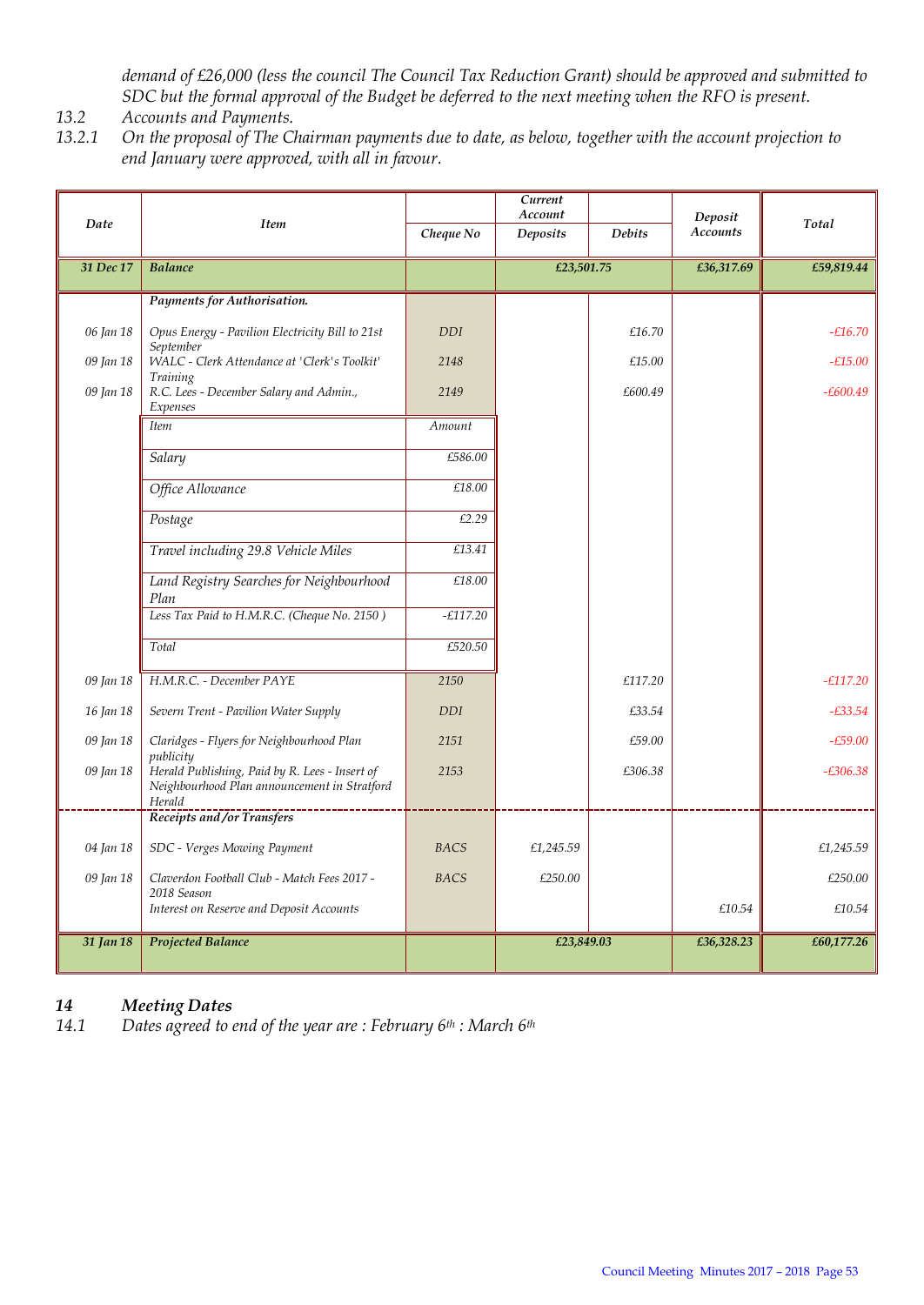| Item                                                                                         |                                        | 2018 - 2019 Proposal |                                   |             | Projection for 2019 - 2020 |                                   | Projection for 2020 - 2021 |             |                                   |
|----------------------------------------------------------------------------------------------|----------------------------------------|----------------------|-----------------------------------|-------------|----------------------------|-----------------------------------|----------------------------|-------------|-----------------------------------|
|                                                                                              | Anticipated                            | Contingency          | <b>Total Incl.</b><br>Contingency | Anticipated | Contingency                | <b>Total Incl.</b><br>Contingency | Anticipated                | Contingency | <b>Total Incl.</b><br>Contingency |
| Receipts                                                                                     |                                        |                      |                                   |             |                            |                                   |                            |             |                                   |
| Precept                                                                                      | £26,000.00                             |                      | £26,000                           | £30,000     |                            | £30,000                           | £31,000                    |             | £31,000                           |
| Recreation Field                                                                             | £750.00                                |                      | £750                              | £900        |                            | £900                              | £900                       |             | £900                              |
| <b>Bank Interest</b>                                                                         | $\overline{\text{\textsterling}}50.00$ |                      | £50                               | E50         |                            | £50                               | E75                        |             | E75                               |
| <b>Rent and Easements</b>                                                                    | £290.00                                |                      | £290                              | £290        |                            | £290                              | £290                       |             | £290                              |
| Play Areas Grants and Fundraising                                                            | £25,000.00                             |                      | £25,000                           |             |                            | $\theta$                          |                            |             | $\pounds0$                        |
| <b>Pavilion Re-build Grants</b>                                                              | £110,000.00                            |                      | £110,000                          |             |                            | $\overline{0}$                    |                            |             | $\Omega$                          |
| Verges mowing reclaim from SDC                                                               | £520.00                                |                      | £520                              | £520        |                            | £520                              | £520                       |             | £520                              |
| Neighbourhood Plan                                                                           |                                        |                      | £0                                | £0          |                            | £0                                |                            |             | £0                                |
| Miscellaneous                                                                                |                                        |                      | £0                                | $\Omega$    |                            | £0                                |                            |             | £0                                |
| VAT Reclaimed                                                                                | £31,000.00                             |                      | £31,000                           | £1,000      |                            | £1,000                            | £2,000                     |             | £2,000                            |
| <b>Total Income</b>                                                                          | £193,610.00                            | £0                   | £193,610                          | £32,760     | £0                         | £32,760                           | £34,785                    | £0          | £34,785                           |
| Expenditure                                                                                  |                                        |                      |                                   |             |                            |                                   |                            |             |                                   |
| Administration                                                                               |                                        |                      |                                   |             |                            |                                   |                            |             |                                   |
| Clerk's Salary                                                                               | £7,500.00                              |                      | £7,500                            | £7,500      |                            | £7,500                            | £7,500                     |             | £7,500                            |
| Clerk's & Admin Expenses                                                                     | £1,200.00                              |                      | £1,200                            | £1,200      |                            | £1,200                            | £1,200                     |             | £1,200                            |
| <b>Total Administration</b>                                                                  | £8,700.00                              | £0                   | £8,700                            | £8,700      | £0                         | £8,700                            | £8,700                     | £0          | £8,700                            |
| <b>Recreation Field</b>                                                                      |                                        |                      |                                   |             |                            |                                   |                            |             |                                   |
| Mowing                                                                                       | £1,600.00                              |                      | £1,600                            | £1,600      |                            | £1,600                            | £1,600                     |             | £1,600                            |
| Other Field work                                                                             | £950.00                                |                      | £950                              | £950        |                            | £950                              | £950                       |             | £950                              |
| Play Area Maintenance                                                                        | £200.00                                |                      | £200                              | £200        |                            | £200                              | £250                       |             | £250                              |
| Playgrounds - create new all ages<br>playground on Station Road Side of<br>Recreation Field. | £35,000.00                             |                      | £35,000                           |             |                            | £0                                |                            |             | £0                                |
| Pavilion Refurbishment/Rebuild                                                               | £100,000.00                            |                      | £100,000                          |             |                            | £0                                |                            |             | £0                                |
| Pavilion Maintenance and Services                                                            | $\overline{\text{£}}500.00$            |                      | £500                              | £500        |                            | £500                              | £500                       |             | £500                              |
| <b>Total Recreation Field</b>                                                                | £138,250.00                            | £0                   | £138,250                          | £3,250      | £0                         | £3,250                            | £3,300                     | £0          | £3,300                            |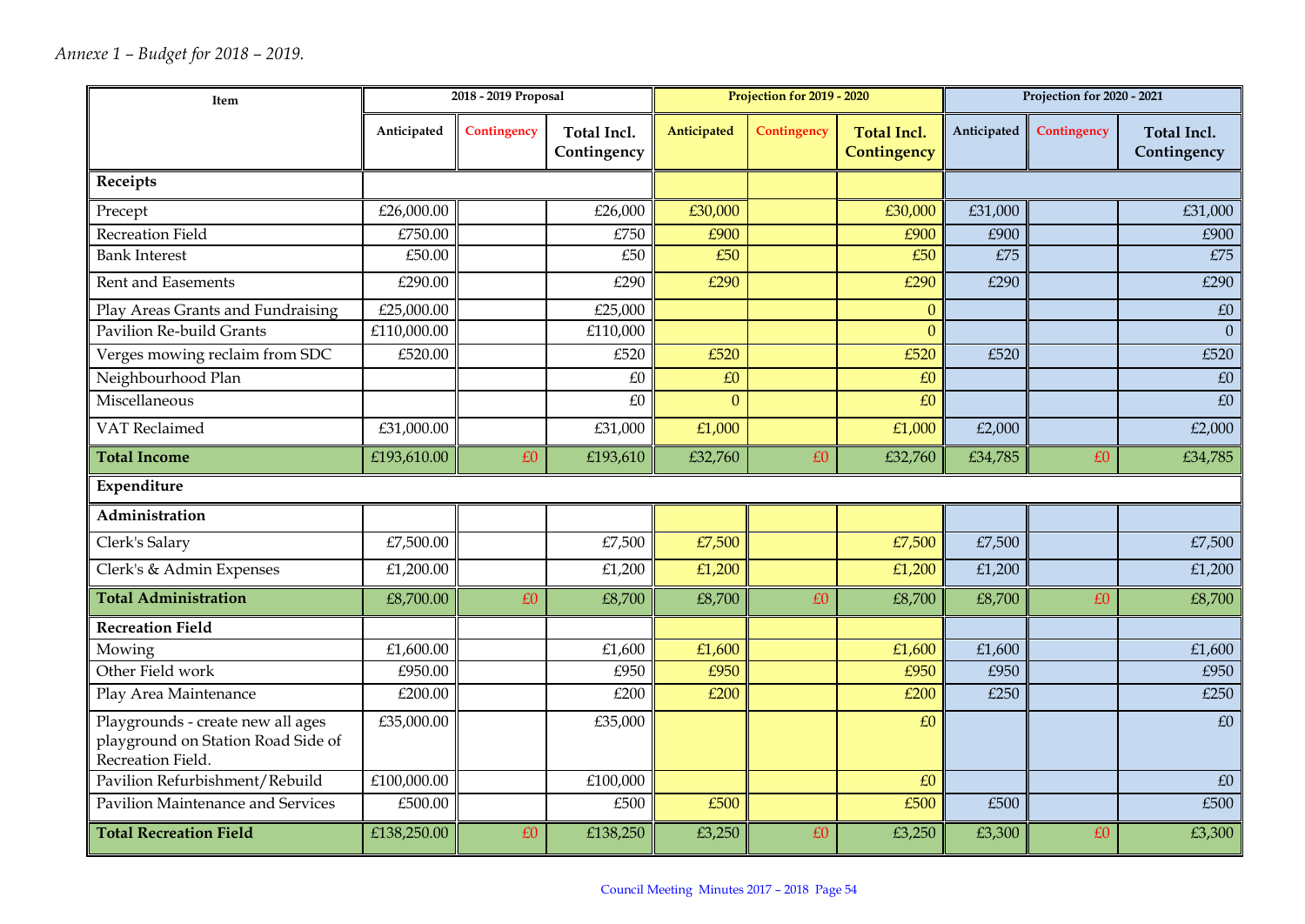| Item                                                                                                   | 2018 - 2019 Proposal |             |                                   | Projection for 2019 - 2020 |             |                                   | Projection for 2020 - 2021 |             |                            |
|--------------------------------------------------------------------------------------------------------|----------------------|-------------|-----------------------------------|----------------------------|-------------|-----------------------------------|----------------------------|-------------|----------------------------|
|                                                                                                        | Anticipated          | Contingency | <b>Total Incl.</b><br>Contingency | Anticipated                | Contingency | <b>Total Incl.</b><br>Contingency | Anticipated                | Contingency | Total Incl.<br>Contingency |
| Yarningale Common                                                                                      |                      |             |                                   |                            |             |                                   |                            |             |                            |
| Major Work                                                                                             |                      | 2000        | £2,000                            |                            | £2,000      | £2,000                            |                            | 2000        | £2,000                     |
| Mowing                                                                                                 | £2,000.00            |             | £2,000                            | £2,000                     |             | £2,000                            | £2,000                     |             | £2,000                     |
| Maintenance                                                                                            | £1,000.00            | 1000        | £2,000                            | £1,000                     | 1000        | £2,000                            | £1,000                     | 1000        | £2,000                     |
| <b>Total Yarningale Common</b>                                                                         | £3,000.00            | £3,000      | £6,000                            | £3,000                     | £3,000      | £6,000                            | £3,000                     | £3,000      | £6,000                     |
| <b>Other Village Areas</b>                                                                             |                      |             |                                   |                            |             |                                   |                            |             |                            |
| Village Green and Lye Green                                                                            | £700.00              |             | E700                              | £700                       |             | £700                              | £700                       |             | £700                       |
| Maintenance of Trees                                                                                   |                      | £1,000      | £1,000                            | £0                         | 1000        | £1,000                            | £0                         | £1,000      | £1,000                     |
| Gritting (i.e. provision of Grit bins)                                                                 |                      | £650        | £650                              | £0                         | 650         | £650                              | £0                         | £650        | £650                       |
| CLASP / Road Safety (With the<br>intention of puttng in road signs and /<br>or other calming measures) | £5,000.00            |             | £5,000                            | $\overline{0}$             |             | £0                                | $\overline{0}$             |             | £0                         |
| Verges Including Mowing                                                                                | £3,500.00            |             | £3,500                            | £3,500                     |             | £3,500                            | £3,500                     |             | £3,500                     |
| Footpaths and Bridlepaths                                                                              | £1,000.00            | £1,000      | £2,000                            | £1,000                     | £1,000      | £2,000                            | £1,000                     | £1,000      | £2,000                     |
| <b>Tattle Bank</b>                                                                                     |                      | £1,000      | £1,000                            | $\overline{0}$             | £1,000      | £1,000                            | $\overline{0}$             | £1,000      | £1,000                     |
| <b>Total other Village areas</b>                                                                       | £10,200.00           | £3,650      | £13,850                           | £5,200                     | £3,650      | £8,850                            | £5,200                     | £3,650      | £8,850                     |
| <b>Miscellaneous</b>                                                                                   |                      |             |                                   |                            |             |                                   |                            |             |                            |
| Sundry Section 137 including<br>Donations                                                              | £750.00              | £250        | £1,000                            | £750                       | £250        | £1,000                            | £750                       | £250        | £1,000                     |
| Neighbourhood Plan                                                                                     |                      |             | £0                                | £0                         |             | £0                                |                            |             | $\pounds0$                 |
| Communications and Noticeboards                                                                        | £1,000.00            | £500        | £1,500                            | £750                       | £500        | £1,250                            | £750                       | £500        | £1,250                     |
| Subscriptions                                                                                          | £500.00              |             | £500                              | £600                       |             | £600                              | £600                       |             | £600                       |
| Churchyard                                                                                             |                      | £500        | £500                              | $\mathbf{0}$               | £500        | £500                              | $\Omega$                   | £500        | £500                       |
| Courses, Seminars and Training                                                                         | £500.00              | 500         | £1,000                            | 200                        | £200        | £400                              | £200                       | 200         | £400                       |
| Hire of meeting Rooms etc.                                                                             | £350.00              |             | £350                              | £350                       |             | £350                              | £350                       |             | £350                       |
| Miscellaneous Non-Budgeted                                                                             |                      | 1000        | £1,000                            |                            | 1000        | £1,000                            |                            | 1000        | £1,000                     |
| <b>Election Charges</b>                                                                                |                      | £500        | £500                              | 500                        | £500        | £1,000                            | $\overline{0}$             | £500        | £500                       |
| <b>Total Miscellaneous</b>                                                                             | £3,100.00            | £3,250      | £6,350                            | £3,150                     | £2,950      | £6,100                            | £2,650                     | £2,950      | £5,600                     |